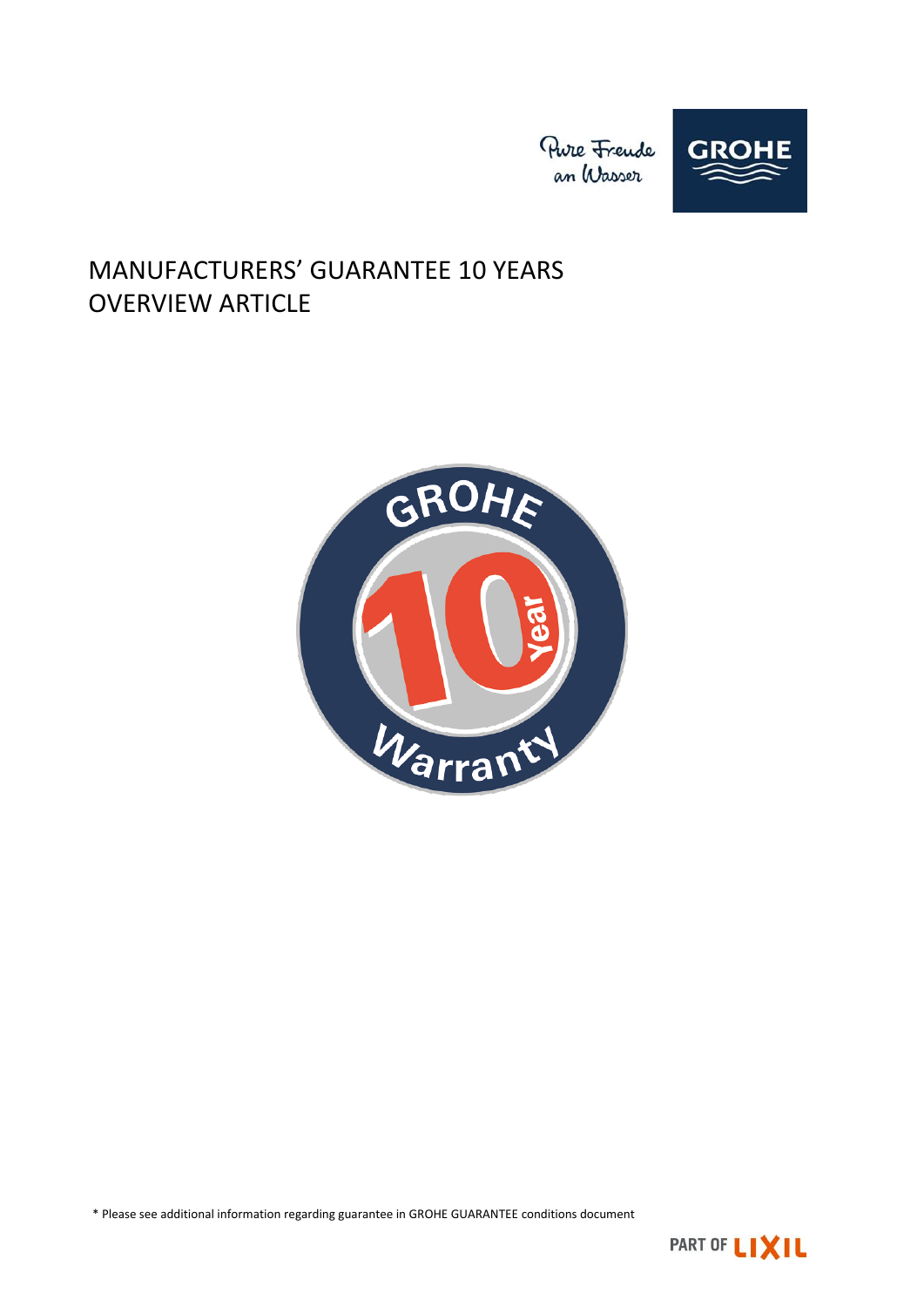# Pure Freude<br>an Wasser



| <b>Object</b> | <b>Description</b>                      | warranty |
|---------------|-----------------------------------------|----------|
| 23200000      | OHM rough inst. 2-h wall                | 10 years |
| 23200001      | OHM rough inst. 2-h wall                | 10 years |
| 23319000      | OHM rough inst. basin 2-h wall          | 10 years |
| 23319001      | OHM rough inst. basin 2-h wall          | 10 years |
| 23319005      | OHM rough inst. basin 2-h wall          | 10 years |
| 23429000      | OHM rough inst. basin 2-h conc          | 10 years |
| 23512000      | 2hdl rough inst. basin 3-h wall         | 10 years |
| 23513000      | OHM rough inst. basin 2-h wall          | 10 years |
| 23518000      | OHM rough inst. basin 2-h wall          | 10 years |
| 23571000      | OHM rough inst. basin 2-h wall          | 10 years |
| 23840000      | OHM rough inst. basin 2-h AUS           | 10 years |
| 23841000      | OHM rough inst. basin 2-h AUS           | 10 years |
| 23842000      | OHM rough inst. basin 2-h AUS           | 10 years |
| 29025000      | concealed body 3h wash basin wall       | 10 years |
| 29025001      | concealed body 3h wash basin wall       | 10 years |
| 29032000      | concealed valve rough install.          | 10 years |
| 29032001      | concealed valve rough install.          | 10 years |
| 29033000      | diverter rough install.                 | 10 years |
| 29037000      | Concealed body 4/5-h bath deck mounted  | 10 years |
| 29037001      | 2hdl rough inst. bath 5-h               | 10 years |
| 29052000      | Conc. Valve                             | 10 years |
| 29052001      | Conc. Valve                             | 10 years |
| 29068000      | concealed valve rough install.          | 10 years |
| 29086000      | OHM rough inst. bath                    | 10 years |
| 29087000      | 2hdl rough inst. bath                   | 10 years |
| 29088000      | bath concealed mounting set             | 10 years |
| 29089000      | 2hdl rough inst. basin 3-h wall         | 10 years |
| 29092000      | Rapido SmartControl conc.vlv RI sgle US | 10 years |
| 29706000      | Diverter Conc.3-Way                     | 10 years |
| 29706001      | Diverter Conc.3-Way                     | 10 years |
| 29707000      | Diverter Conc.4-Way                     | 10 years |
| 29707001      | Diverter Conc.4-Way                     | 10 years |
| 29708000      | Diverter Conc.5-Way                     | 10 years |
| 29800000      | Conc.Valve Body                         | 10 years |
| 29800001      | Conc. Valve Body                        | 10 years |
| 29801000      | Conc.Valve Body                         | 10 years |
| 29801001      | Conc. Valve Body                        | 10 years |
| 29802000      | Conc. Valve Body                        | 10 years |
| 29803000      | Conc. Valve Body                        | 10 years |
| 29804000      | Conc. Valve Body                        | 10 years |
| 29805000      | Conc.Valve Body 1"                      | 10 years |
| 29806000      | Conc. Valve Body                        | 10 years |
| 29811000      | Conc.Valve 1/2                          | 10 years |

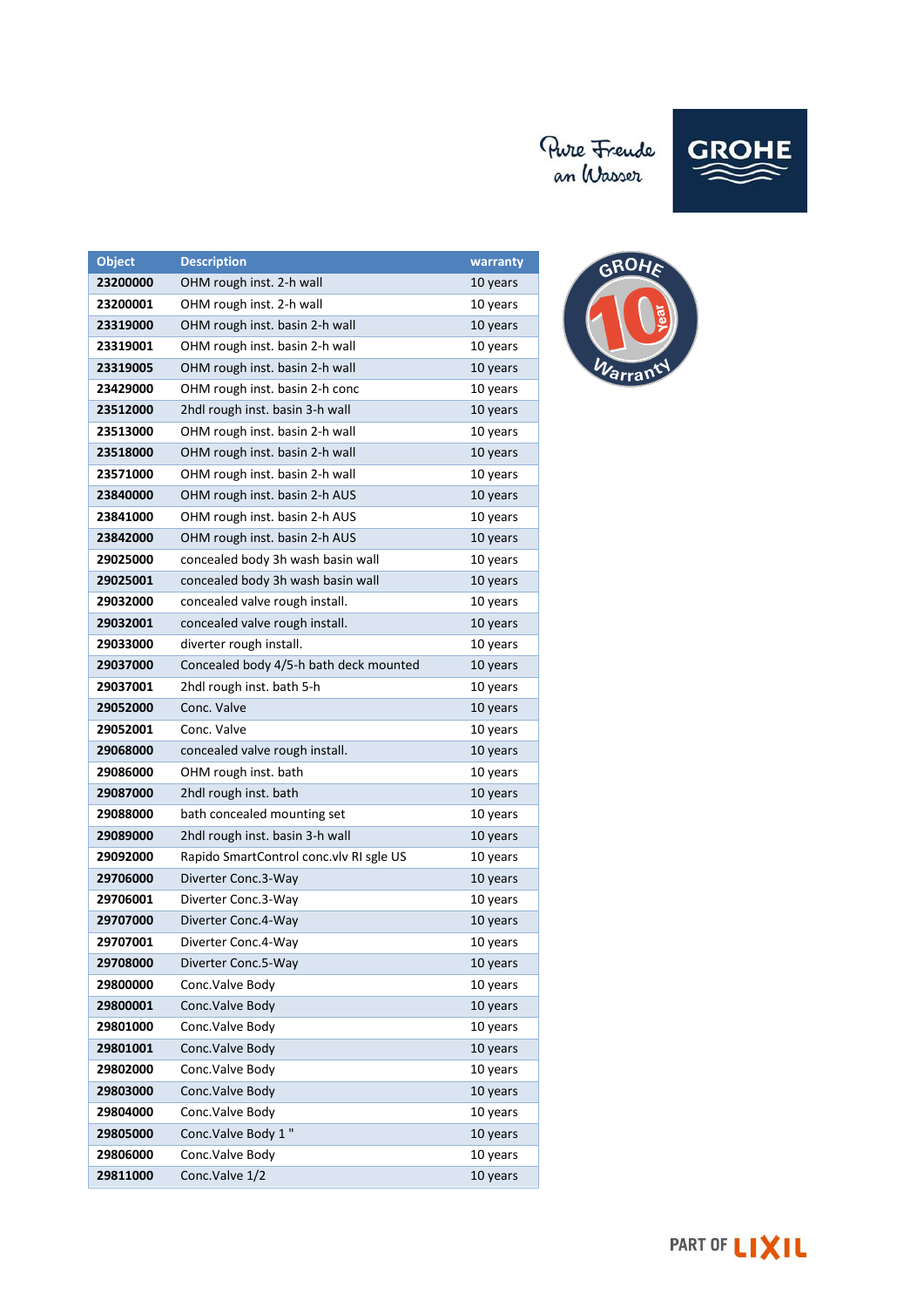

| 29811001 | Conc.Valve 1/2                            | 10 years |
|----------|-------------------------------------------|----------|
| 29813000 | Conc.Valve 3/4                            | 10 years |
| 32635000 | Concealed body for 2-h wall mtd basin m.  | 10 years |
| 32635001 | Concealed body for 2-h wall mtd basin m.  | 10 years |
| 32706000 | Concealed body for 3-h bas. m wall mount  | 10 years |
| 32706001 | Concealed body for 3-h bas. m wall mount  | 10 years |
| 32962000 | OHM rough inst. shower conc.              | 10 years |
| 32962001 | OHM rough inst. shower AUS                | 10 years |
| 32963000 | OHM rough inst. bath conc.                | 10 years |
| 32963001 | OHM rough inst. bath AUS                  | 10 years |
| 33339000 | <b>Body Concealed</b>                     | 10 years |
| 33341000 | <b>Body Concealed</b>                     | 10 years |
| 33769000 | concealed body f. 2-h wall mount w. basin | 10 years |
| 33769001 | OHM rough inst. basin 2-h wall            | 10 years |
| 33961000 | <b>Body Concealed</b>                     | 10 years |
| 33962000 | <b>Body Concealed</b>                     | 10 years |
| 33963000 | <b>Body Concealed</b>                     | 10 years |
| 33964000 | <b>Body Concealed</b>                     | 10 years |
| 33965000 | OHM rough inst. bath conc.                | 10 years |
| 33966000 | OHM rough inst. shower conc.              | 10 years |
| 34086000 | Chiara 4-Hole-Thm Body Conc.              | 10 years |
| 34086001 | Chiara 4-Hole-Thm Body Conc.              | 10 years |
| 34211000 | GRT+ concealed shower THM 1/2"            | 10 years |
| 34211001 | GRT+ concealed shower THM 1/2"            | 10 years |
| 34212000 | GRT+ concealed bath THM 1/2"              | 10 years |
| 34212001 | GRT+ concealed bath THM 1/2"              | 10 years |
| 34213000 | GRT+ concealed central THM 1/2"           | 10 years |
| 34213001 | GRT+ concealed central THM 1/2"           | 10 years |
| 34214000 | GRT+ concealed central THM 3/4"           | 10 years |
| 34214001 | GRT+ concealed central THM 3/4"           | 10 years |
| 35028000 | Rapido C concealed valve rough install.   | 10 years |
| 35031000 | Rapido C triple concealed valve rough in  | 10 years |
| 35036000 | Rapido E AUS                              | 10 years |
| 35045000 | Rapido T                                  | 10 years |
| 35050000 | Rapido T UK                               | 10 years |
| 35050001 | Rapido T UK                               | 10 years |
| 35061000 | Rapido T F40" preconfigured               | 10 years |
| 35500000 | Rapido T                                  | 10 years |
| 35500001 | Rapido T                                  | 10 years |
| 35501000 | Rapido E concealed mixer                  | 10 years |
| 35600000 | <b>GROHE Rapido SmartBox</b>              | 10 years |
| 37050000 | Flushing-Cistern Conc. 6 L                | 10 years |
| 37338000 | Rapido U urinal flush valve conc.         | 10 years |
| 37338001 | Urinal flush valve concealed              | 10 years |

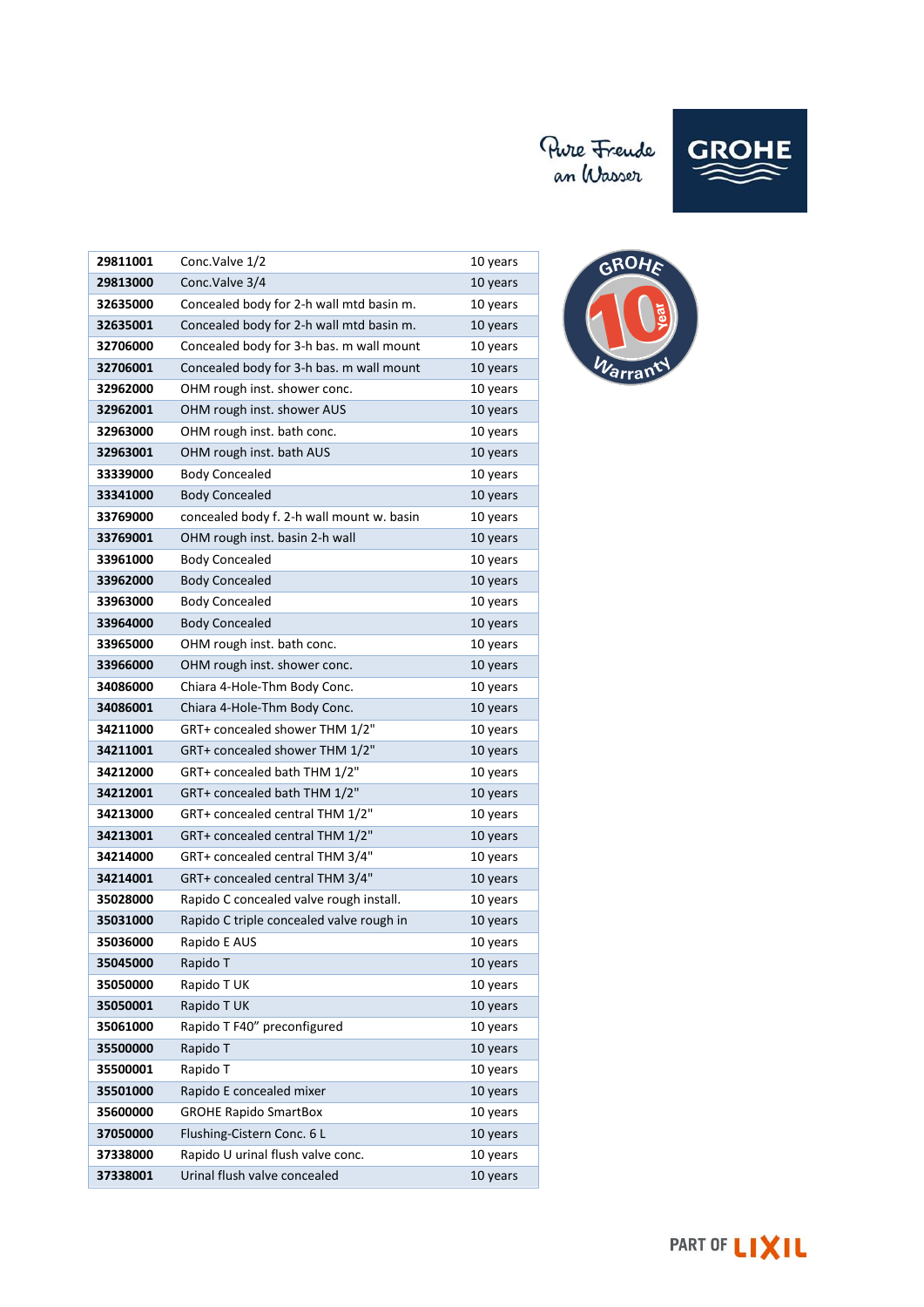# Pure Freude<br>an Wasser



| 38340001 | Rapid SL for WC                         | 10 years |
|----------|-----------------------------------------|----------|
| 38415001 | Uniset for WC 3-6 l                     | 10 years |
| 38422000 | Cistern 0,82 M                          | 10 years |
| 38525001 | Rapid SL, WC 1,0m                       | 10 years |
| 38526000 | Rapid SL WC 0.82M Top/Front 3-6 I       | 10 years |
| 38528001 | Rapid SL, WC, 1,13m 3-6 l               | 10 years |
| 3852800A | Rapid SL WC 3-6   1,13m                 | 10 years |
| 38536001 | Rapid SL, WC, 1,13 m                    | 10 years |
| 38539001 | Rapid SL, WC, 1,13 m                    | 10 years |
| 38584001 | Rapid SL, WC, free-standing, 1,13 m     | 10 years |
| 38586001 | Rapid SL, WC, free-standing, 1,00 m     | 10 years |
| 38587001 | Rapid SL, WC, free-standing, 0,82 m     | 10 years |
| 38588001 | Rapid SL, WC, 1,13 m                    | 10 years |
| 38624001 | Rapid SL, WC, 1,13 m                    | 10 years |
| 38642001 | Uniset GD2 Air 3-6 l                    | 10 years |
| 3864200A | Uniset Set WC 3-6 I                     | 10 years |
| 38643001 | Uniset GD2 Air 3-6 l                    | 10 years |
| 38661000 | cistern conc.GD2 1,13 m pneum. 3-6 l    | 10 years |
| 3866100A | GD2 cistern conc.GD2 3-6l 1,13m pneum.  | 10 years |
| 38675001 | Rapid SL, WC, 1, 13 m, for the disabled | 10 years |
| 38680001 | Rapid SL, WC, 1,13 m                    | 10 years |
| 38697000 | flushing cistern conc.GD2 6-9 l         | 10 years |
| 38713001 | Rapid SL, WC, 1,13 m, 0,42 m wide       | 10 years |
| 38718001 | Rapid SL, WC, 1,13 m, project           | 10 years |
| 38719001 | Rapid SL, WC, 1,13 m, project           | 10 years |
| 38721001 | Rapid SL Set 3 in 1                     | 10 years |
| 38722001 | Rapid SL Set 3 in 1                     | 10 years |
| 38723001 | Uniset Set 3-6 l                        | 10 years |
| 38724001 | Uniset Set                              | 10 years |
| 38729000 | WC-frame 3-6 l                          | 10 years |
| 38745001 | Rapid SL for WC, for project 3-6 I      | 10 years |
| 3874500A | Rapid SL 3in1 WC 3-6   1,13m            | 10 years |
| 38746000 | Rapid SL for WC, for Projekt            | 10 years |
| 38749001 | Rapid SL, WC, 1,13 m, USA               | 10 years |
| 38749002 | Rapid SL WC 6   1,13m US                | 10 years |
| 38750001 | Rapid SL, WC, 1,13 m, Set 4 in 1        | 10 years |
| 38761000 | Rapid SL 0,82 m for UK                  | 10 years |
| 38763001 | Rapid SL, 1,13 m, Set 2 in 1            | 10 years |
| 38764001 | Rapid SL, 1,13 m, Set 2 in 1            | 10 years |
| 38768002 | rapid sl, for toilet, projekt           | 10 years |
| 38772001 | Rapid SL for WC, 1,13 m, Set 3 in 1     | 10 years |
| 38773000 | Rapid SL for WC, for Promotion          | 10 years |
| 38774001 | Rapid SL für WC, 1,13 m, Set 3 in 1     | 10 years |
| 38775001 | Rapid SL, WC, 1,13 m, Set 4 in 1        | 10 years |

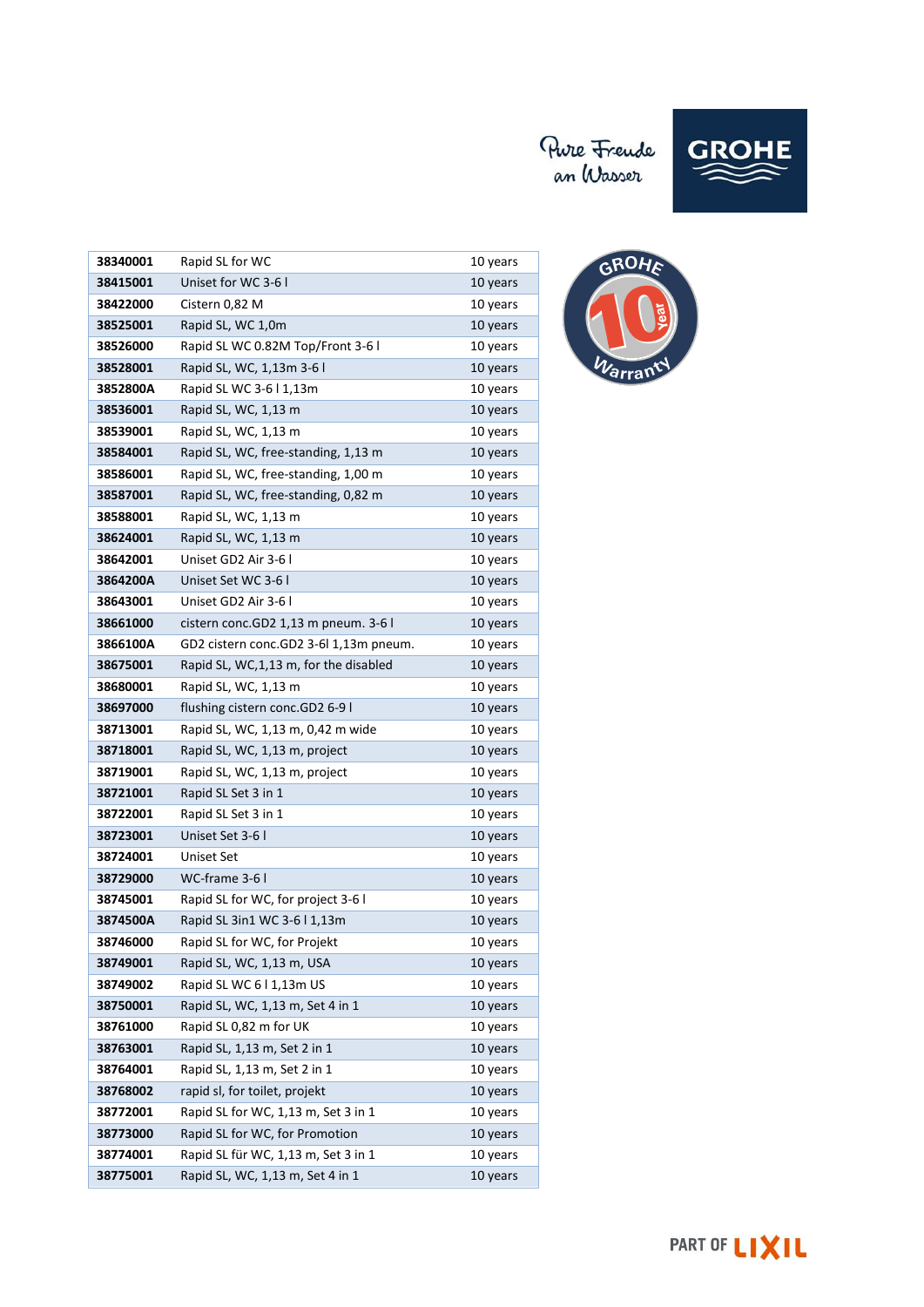

| 38785001 | <b>Uniset for Urinal</b>                  | 10 years |
|----------|-------------------------------------------|----------|
| 38786001 | Rapid SL, urinal, 1,3m, Tectron 230 V/fv  | 10 years |
| 38786002 | Rapid SL, urinal, 1,3m, Tectron 230 V/fv  | 10 years |
| 38787000 | Rapido UMB urinal flush valve conc.       | 10 years |
| 38787001 | Urinal flush valve concealed              | 10 years |
| 38789001 | <b>Uniset Promotion</b>                   | 10 years |
| 38790001 | Rapid SL, WC, 1,13 m, project             | 10 years |
| 38811000 | Solido 3in1 WC                            | 10 years |
| 38813001 | Rapid SL Set 4 in 1                       | 10 years |
| 38825000 | Uniset Value pack 3-6 l                   | 10 years |
| 38827000 | Rapid SL, 1,13 m, Set 5 in 1              | 10 years |
| 38829000 | flushing cistern 0,82 m                   | 10 years |
| 38831000 | flushing cistern conc.GD2 6 l             | 10 years |
| 38836000 | flushing cistern conc.GD2 6 l             | 10 years |
| 38839000 | Rapid SL f. WC, 1,13 m, Project, otw-inst | 10 years |
| 38840000 | Rapid SL f. WC, 1,13 m, Project, stw-inst | 10 years |
| 38841000 | Solido 4in1 with ceramic WC 6-9 I F       | 10 years |
| 38841001 | Rapid SL Set WC 6-9 I F                   | 10 years |
| 38848000 | Rapid SL WC studded walls                 | 10 years |
| 38860000 | Rapid SL Set 3 in 1                       | 10 years |
| 38863000 | Sk-Italy with AV1                         | 10 years |
| 38868000 | Rapid SL Set 3 in 1                       | 10 years |
| 38870000 | Uniset with Skate Cosmopolitan and Fresh  | 10 years |
| 38883000 | Rapid SL for WC, Promotion-Set 4 in 1     | 10 years |
| 38884000 | Rapid SL for WC, Promotion-Set 4 in 1     | 10 years |
| 38885000 | Rapid SL for WC, Promotion-Set 4 in 1     | 10 years |
| 38886000 | Rapid SL for WC, Promotion-Set 4 in 1     | 10 years |
| 38887000 | Rapid SL for WC, Promotion-Set 4 in 1     | 10 years |
| 38888000 | Rapid SL for WC, Promotion-Set 4 in 1     | 10 years |
| 38889000 | Rapid SL for WC, Promotion-Set 4 in 1     | 10 years |
| 38890000 | Rapid SL for WC, Promotion-Set 4 in 1     | 10 years |
| 38895000 | GD2 Set                                   | 10 years |
| 38897000 | Rapid SL WC GD2 6 l 1,20 m                | 10 years |
| 38911000 | 'Rapid SL, 1,13 m, Set 5 in 1             | 10 years |
| 38912000 | 'Rapid SL, 1,13 m, Set 5 in 1             | 10 years |
| 38926000 | Rapid SL Set with Leakage Box             | 10 years |
| 38929000 | Rapid SL for WC, Promotion-Set 4 in 1     | 10 years |
| 38929SH0 | Rapid SL for WC, Promotion-Set 4 in 1     | 10 years |
| 38935000 | Rapid SL f. WC, 1,13 m, Project, 7x       | 10 years |
| 38940000 | Rapid SL for WC, Promotion-Set 4 in 1     | 10 years |
| 38943000 | Arena 1.13m 4-in-1 pack                   | 10 years |
| 38944000 | Arena 1.0m 4-in-1 pack                    | 10 years |
| 38945000 | Rapid SL for WC, Promotion-Set 4 in 1     | 10 years |
| 38949000 | GD 2, Flushing cistern, 6-9I, for OEM     | 10 years |



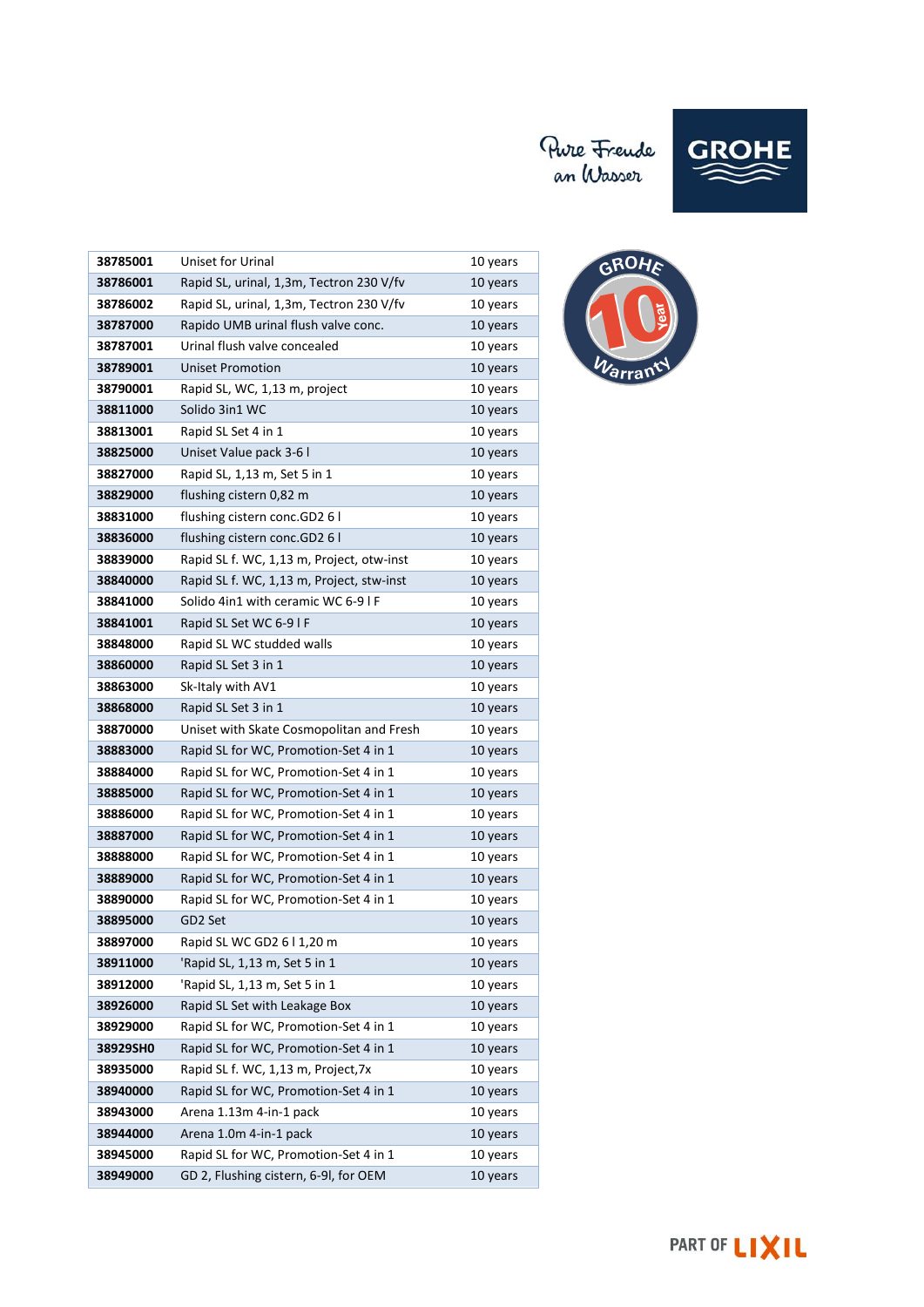

| 38951000 | Rapid SL, WC, 1,13 m, DIY, w. Leakage Box | 10 years |
|----------|-------------------------------------------|----------|
| 38952000 | Rapid SL, WC, 1,13 m, project, L-Box      | 10 years |
| 38975000 | Rapid SL Set WC                           | 10 years |
| 38986000 | cistern conc. 6-9   1,13 m pneum.         | 10 years |
| 38987000 | flushing cistern conc.GD2 6-9 l 1,13 m    | 10 years |
| 38988000 | Rapid SL Set WC 9   SC                    | 10 years |
| 38989000 | cistern conc.GD2 6-9 l 1,13 m pneum. SC   | 10 years |
| 38990000 | Rapid SL WC 6   1,13 m                    | 10 years |
| 38993000 | flushing cistern conc. 16-91              | 10 years |
| 38994000 | Rapid SL WC 6   1,13 m                    | 10 years |
| 38995000 | Rapid SL WC 6 I                           | 10 years |
| 39002000 | Rapid SL WC 61                            | 10 years |
| 39101000 | Rapid SL Set WC 6-9 I 1,13 m F            | 10 years |
| 39102000 | flushing cistern conc. I                  | 10 years |
| 39103000 | Rapid SL WC 6-9   1,13 m F                | 10 years |
| 39112000 | Rapid SL WC 61                            | 10 years |
| 39112001 | Rapid SL for Shower Toilets               | 10 years |
| 3911200A | Rapid SL WC 3-6   1,13m                   | 10 years |
| 39128000 | Rapid SL WC 6 I F                         | 10 years |
| 39128001 | Rapid SL for Shower Toilets F             | 10 years |
| 39129000 | Solido Set WC 6-9 I F                     | 10 years |
| 39137000 | Rapid SL WC 6 I f. disabled               | 10 years |
| 39140000 | Rapid SL, WC-Handicap                     | 10 years |
| 39144000 | Rapid SL WC 6   1,13 m F                  | 10 years |
| 39145000 | Rapid SL Set WC F                         | 10 years |
| 39149000 | Rapid SL WC 6-9 I                         | 10 years |
| 39165000 | Uniset WC 61                              | 10 years |
| 3916500A | Uniset WC 3-6 I                           | 10 years |
| 39356000 | Rapid SL WC 4I                            | 10 years |
| 39358000 | Uniset Set WC 41                          | 10 years |
| 39359000 | flush. cistern conc.GD2 4l 1,13 m pneum.  | 10 years |
| 39360000 | Rapid SL 3in1 WC 4l                       | 10 years |
| 39361000 | Uniset WC 4l 0,82 m                       | 10 years |
| 39362000 | flushing cistern conc. 4l 0,82 m          | 10 years |
| 39363000 | Rapid SL WC 4l 1,0 m                      | 10 years |
| 39364000 | Rapid SL WC 4l 0,82 m                     | 10 years |
| 39365000 | Uniset WC 4l                              | 10 years |
| 39366000 | Rapid SL WC 4l 1,13 m                     | 10 years |
| 39374KS0 | Glass Cover Skate Cosmopolitan            | 10 years |
| 39374LSO | Glass Cover Skate Cosmopolitan            | 10 years |
| 39375000 | Rapid SL 3in1 WC 6-9 I                    | 10 years |
| 39376000 | Rapid SL Urinal Temperatur Sensor         | 10 years |
| 39377KS0 | Solido Set WC 3-6 I 1,13 m                | 10 years |
| 39377LS0 | Solido Monobloc                           | 10 years |